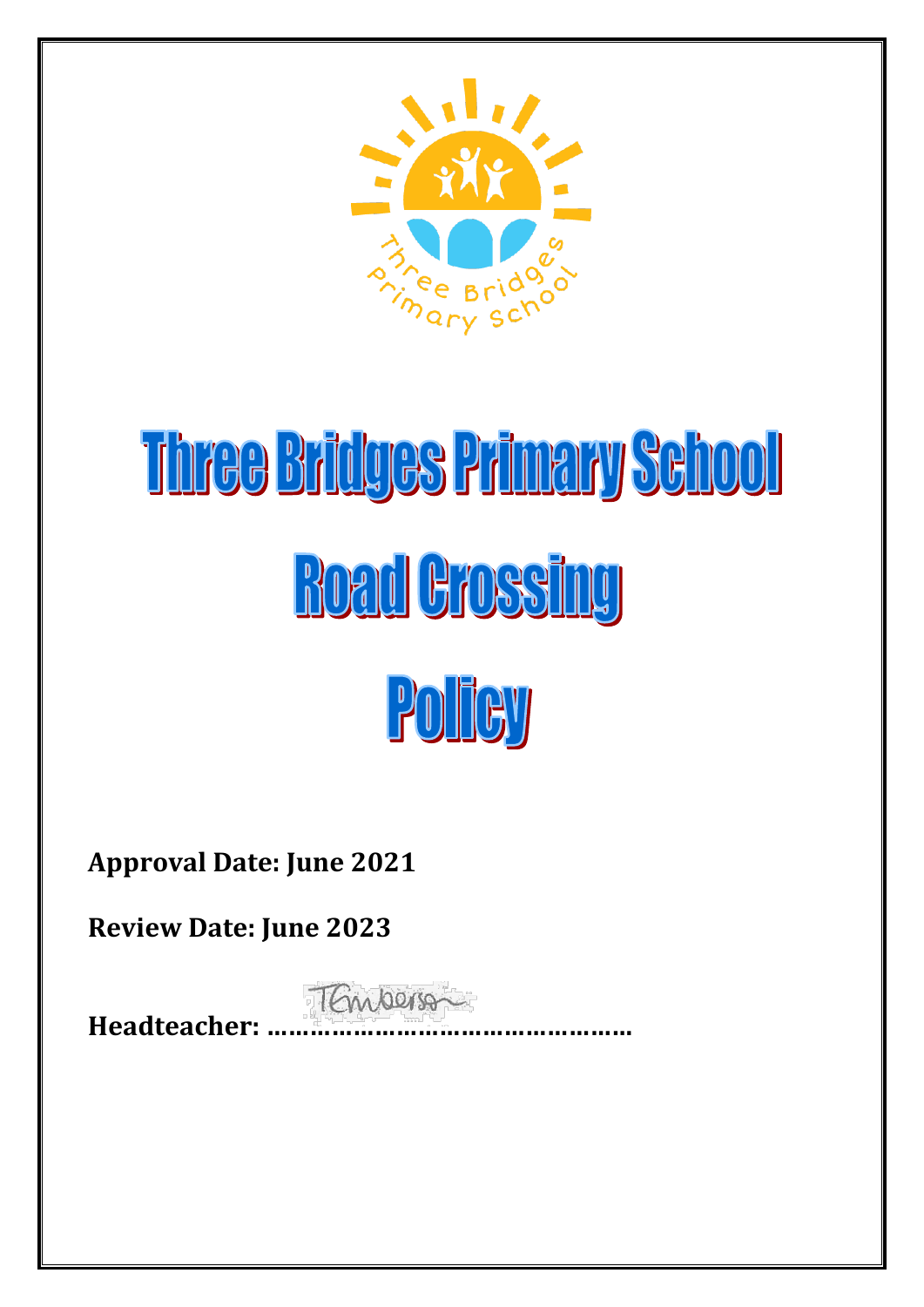# **Introduction**

This policy has been developed by the Governors and Headteacher to ensure that pupils and staff are able to safely negotiate roads between the Upper and Lower sites of Three Bridges Primary School and when out on school trips.

# **Guidelines for walking groups**

- Brief children about expectations
- Encourage children to be observant point out hazards
- Encourage children to be considerate and courteous to other pedestrians
- Be aware of obstacles, pedestrians, uneven surfaces, lamp posts
- On narrow paths walk the children in single file.
- Adults should be positioned at the front, back and along the group, wearing fluorescent jackets.

### **Gales Drive between the two school sites**

**Under no circumstances** are pupils permitted to cross Gales Drive as part of **ANY** school related activity unless supervised and accompanied by a member of school staff or any appropriate adults as dictated by the Headteacher. Children must cross at the puffin crossing. This has been timed to allow one whole class to cross the road safely before the pedestrian light changes to red. One adult must always be in the middle of the road at the puffin crossing as the children walk over. **Additionally,** when a whole class is travelling from one site to the other there must always be:

EYFS each class – 3 adults (1:10) KS1 and KS2 each class – 2 adults (1:15)

### **All other road crossings**

#### **Adult: Pupil Ratio**

A minimum of four adults are needed to cross children safely; one adult on each side of the road and two standing in the road to stop traffic.

### **Guidance from Highway Code**

Pavements or footpaths should be used if provided. Adults should walk on the side of the pavement nearest the road so that children are well inside the pavement.

### **Crossing the road**

Make sure there is a clear crossing space – use pedestrian crossing facilities wherever possible.

If using a pelican crossing, then a class group may have to cross in more than one group. A puffin crossing should allow sufficient time for a class group to cross. If there is not a pedestrian crossing, stop all children at the kerbside away from the edge. Deploy adults to the front, rear and middle of group and when traffic has stopped in both

directions then children should cross. Pupils should cross the road in pairs.

As teachers have no legal authority to stop traffic it is important that whenever possible children cross the road when there is no traffic. Should waiting traffic begin to build up, teachers should stop the pupils crossing and wait till traffic is clear again before recommencing.